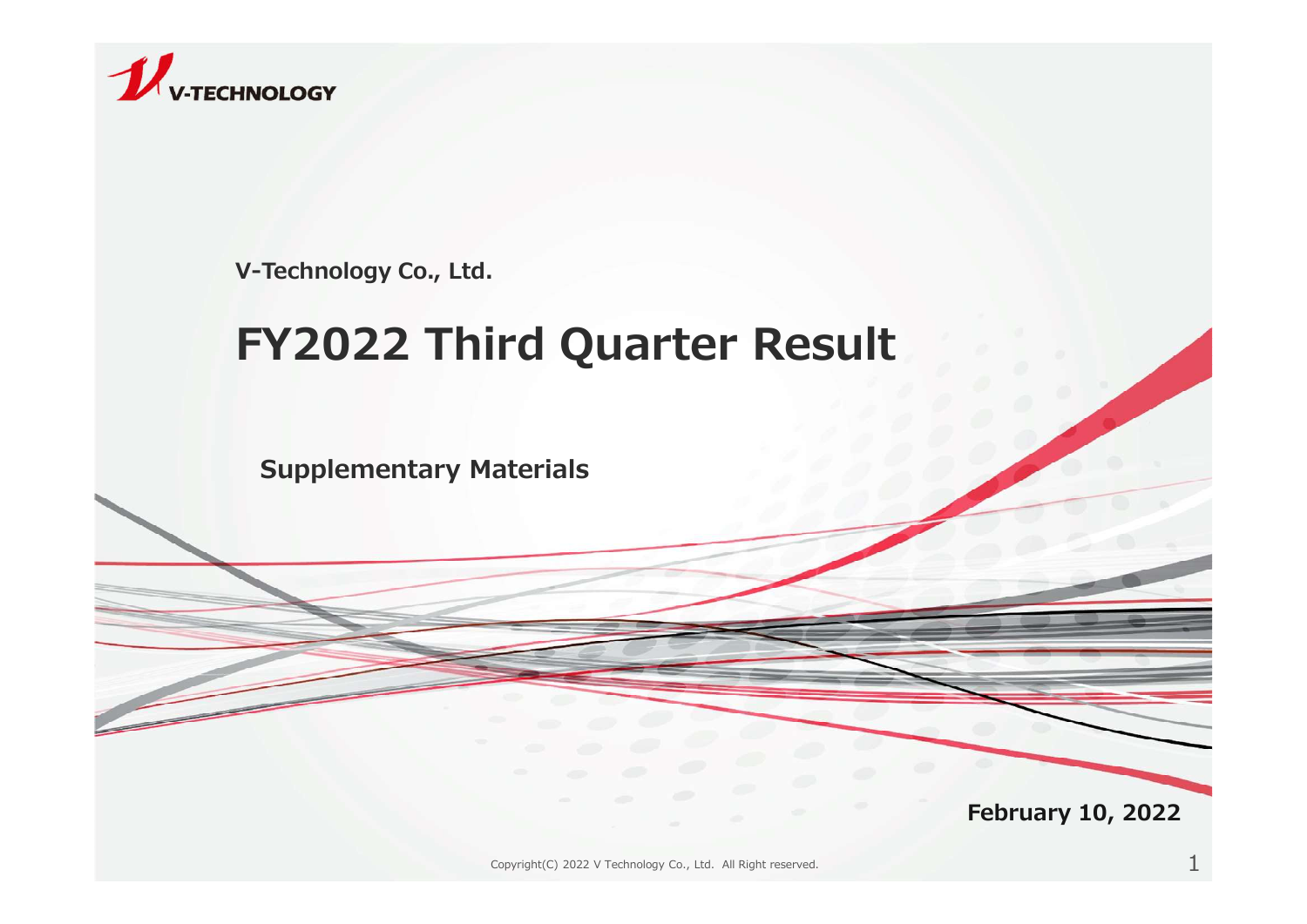## Forward-Looking Statements

#### ▶ Forward-looking statements

Forward-looking statements<br>
The Company's plans, strategies, outlooks, and other statements that are not historical facts are forward-looking statements. These items are based on currently<br>
The Company's plans, strategies, available expectations, estimates, and projections. These expectations, estimates, and forecasts are subject to a number of potential risks, uncertainties and processes, including, but not limited to, changes in economic and market conditions, changes in the competitive environment, changes in the policies of the countries in which our customers operate, and the outcome of pending and future litigation. Therefore, these expectations, estimates, and projections are subject to change, and actual results may differ materially from tho **Forward-looking statements**<br> **Forward-looking statements**<br> **Change Schools, and due religions** we also these experiments that are not historical facts are forward-looking statements. These increase and accordingly,<br>
and b forward-looking statements. The Company assumes no obligation to update these forward-looking statements based on new information or future events. company of Financial Charges in Accounting of Financial Charges in the Company of the Company and accounting the Company and the Company and the Company and the Company and the Company and the Company assumes to obligator

#### ▶ Foreign Exchange Risk

‣In principle, export sales of our mainstay flat panel display manufacturing equipment are conducted in yen. The Company hedges foreign exchange risk by entering into forwarding exchange contracts when receiving orders, if necessary. Therefore, the impact of exchange rate fluctuations on equipment sales is negligible.

#### ▶ Treatment of figures

‣Amounts listed are rounded down to the nearest unit, and percentages are rounded off to the nearest unit, so they may not match the breakdown.

#### ▶ Finalization of provisional accounting treatment

‣The provisional accounting treatment for the business combination with Nano System Solutions, Inc. on August 22, 2019, was applied in the previous consolidated fiscal year but was finalized in the second quarter of the consolidated fiscal year. Following this provisional accounting treatment's determination, comparative analysis has been conducted using figures after retrospective adjustment. The mean was depicted to the company assemes to obligatoric condition the first condition and the first condition in the first condition in the first condition in the first condition in the first condition in the first con

#### Changes in Accounting Policies (For details, please refer to Page 7 of the Summary of Financial Statements for the first half of the Fiscal Year Ending March 31, 2022)

① Changes in Accounting Policies (For details, please refer to Page 9 of the Summary of Financial Statements for the First Quarter of the Fiscal Year Ending March 31, 2022)

the amount expected to be received in exchange for the promised goods or services when control of the goods or services is transferred to the customer.

#### ② Application of Accounting Standards for Calculation of Fair Value, etc.

- ‣The Company has adopted the Accounting Standard for Measurement of Fair Value (hereinafter referred to as the "Accounting Standard for Measurement of Fair Value "\* 1), etc. from the beginning of the first quarter of the fiscal year ending March 31, 2022.
- ‣In accordance with the transitional treatment prescribed by the Accounting Standard for Market Value Calculation\*2, the Company will apply the new accounting policies prescribed by the Accounting Standard for Market Value Calculation, etc. in the future.
- ‣The adoption of these accounting standards will have no impact on the quarterly consolidated financial statements.
- \*1 Corporate Accounting Standard No. 30 (July 4, 2019). \*2 Based on paragraph 19 of the Corporate Accounting Standards and paragraph 44-2 of the Accounting Standard for Financial Instruments (Corporate Accounting Standard

#### ▶ Matters related to changes in reportable segments, etc.

- Finalization of provisional accounting treatment<br>
The properties are to the business contents of the Summer Corporation of the Corporation of the Summary of Financial<br>
Statements for the Summary of Financial<br>
Statements o ‣Previously, segment information was omitted because the Company's only reportable segment was the "FPD business" based on quantitative criteria. In the first quarter of the fiscal year ending March 31, 2022, the Company changed its reportable segments from a single segment to two segments, "FPD business" and The increase term is the increase in the importance of volume, and disclosed segment information as "Other" for business segments not included in the reportable segments.
- ‣Business segments that are generally similar in terms of markets, types of customers and services have been aggregated.

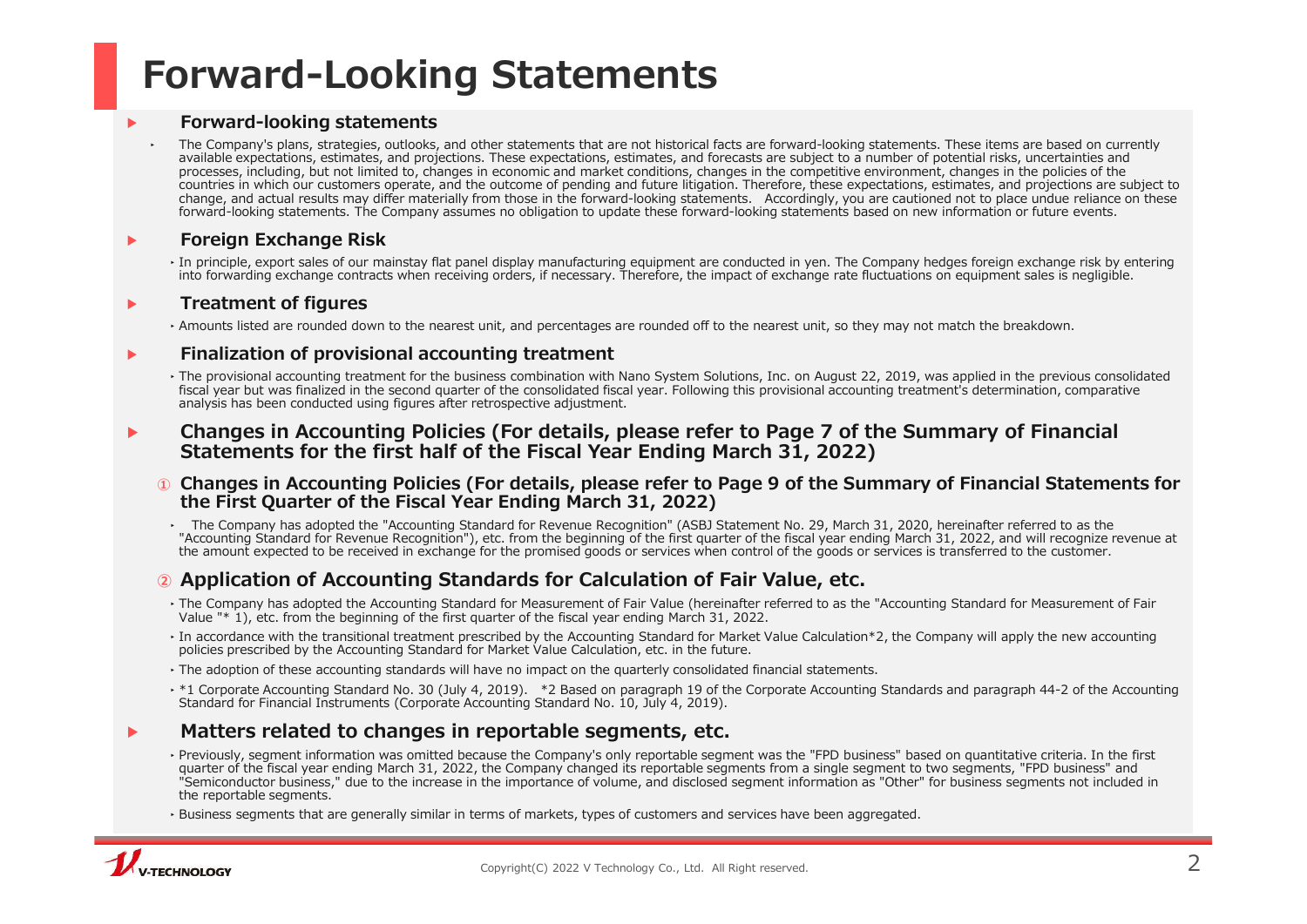### **1. Financial result 1. Financial result**

- **Q3** Highlight<br>1. Financial result<br>Criders are strong, sales and profit are in l<br>Dec 31, 2021)<br>Criders: Up 65% YoY to 42.962 billion yen, strong in both ▶ Orders are strong, sales and profit are in line with plan (Apr 1, 2021 -Dec 31, 2021) **2. Growth measures**<br> **2. Growth measures**<br> **2. Growth measures**<br> **2. Growth measures**<br> **2.** Calculation of photomask inspection sys<br> **2.** Crowth measures<br> **2.** Crowth measures<br> **2.** Computed by the measures<br> **2.** Compute
	- ‣ Orders: Up 65% YoY to 42.962 billion yen, strong in both semiconductor and FPD businesses
	- ‣ Net sales, operating income, ordinary income: Lower than the previous year but in line with the plan
	- ‣ Net income: Increased year on year due to conversion of overseas affiliates into wholly owned subsidiaries, etc.

#### 2. Growth measures

- Expansion of photomask inspection system product lineup (December 2021) • Orders: Up 65% YoY to 42.962 billion yen, strong in both semiconductor and FPD businesses<br>
• Net alos, operating income: Lower than the previous year but in line with the plan<br>
• Net income: Increased year on year due
	- ‣ Developed and Launched Draco, a New Photomask Defect Correction System Using Focused Ion Beam, Capable of Handling Photomasks for Semiconductors, OLEDs, and Displays with a Single Unit
	- $\sim$  Correction accuracy of  $\pm 25$ nm and space saving of 40%.

- 
- 

#### ▶ Strengthen competitiveness and expand business through M&As (January 2022)

- ‣ Acquisition of shares of ITEC Corporation (to make it a wholly owned subsidiary)
- ‣ Strengthen development capability of software for equipment
- ‣ Collaborate in agricultural business, etc.

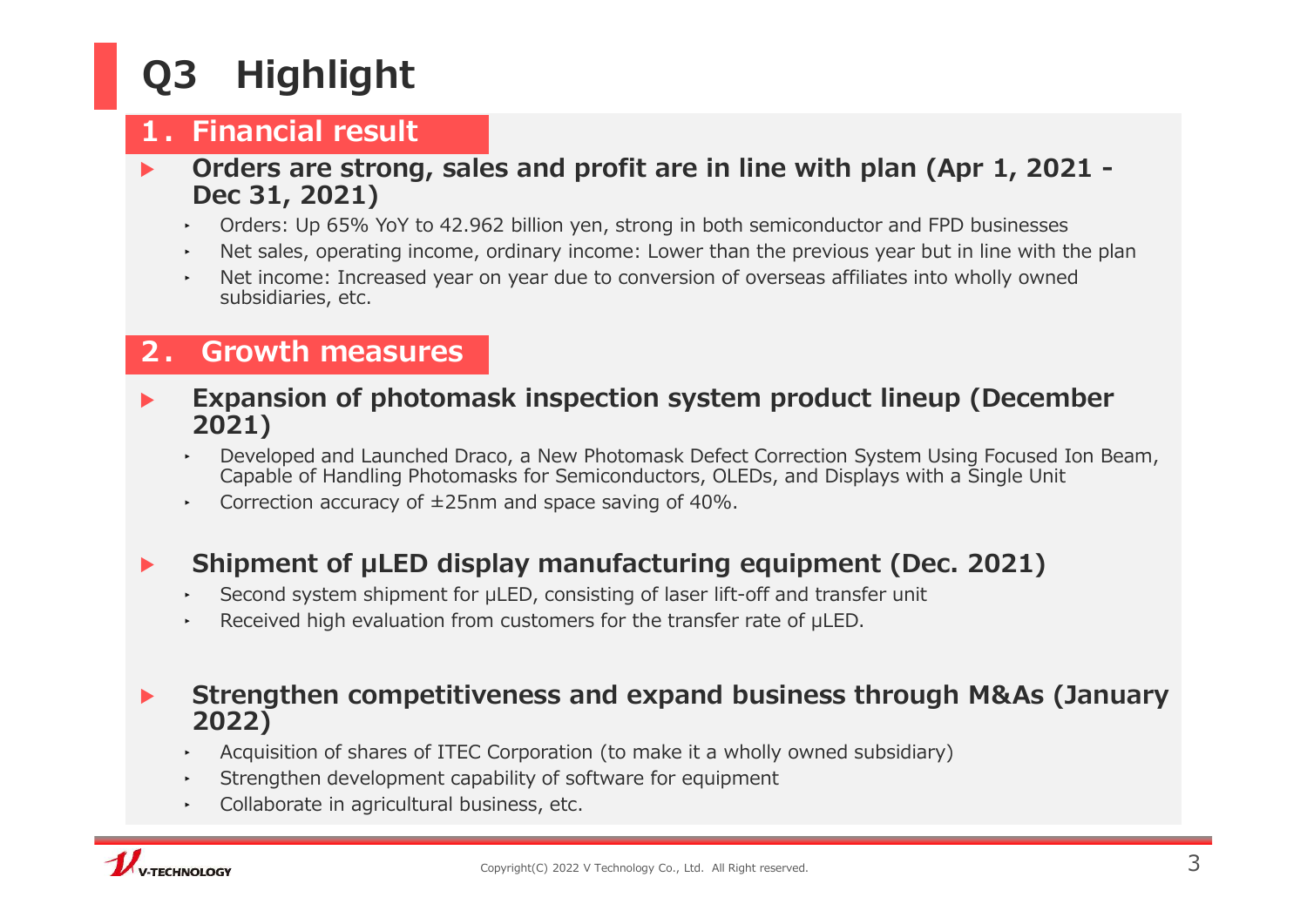# Profit and Loss

|                                                | FY2021 Q3     |               | <b>FY2022 Q3</b> |               |                         |
|------------------------------------------------|---------------|---------------|------------------|---------------|-------------------------|
| (Million of JPY)                               | <b>Amount</b> | <b>Margin</b> | <b>Amount</b>    | <b>Margin</b> | Y/Y<br><b>Change</b>    |
| <b>Net sales</b>                               | 41,498        | 100.0%        | 36,817           | 100.0%        | $\blacktriangle 11.3\%$ |
| <b>Gross profit</b>                            | 11,646        | 28.1%         | 10,524           | 28.6%         | $\blacktriangle$ 9.6%   |
| <b>Operating profit</b>                        | 4,992         | 12.0%         | 3,314            | 9.0%          | ▲33.6%                  |
| <b>Ordinary profit</b>                         | 4,832         | 11.6%         | 3,413            | 9.3%          | $\blacktriangle$ 29.4%  |
| Net profit attributable<br>to owners of parent | 2,492         | 6.0%          | 2,920            | 7.9%          | $+17.2%$                |

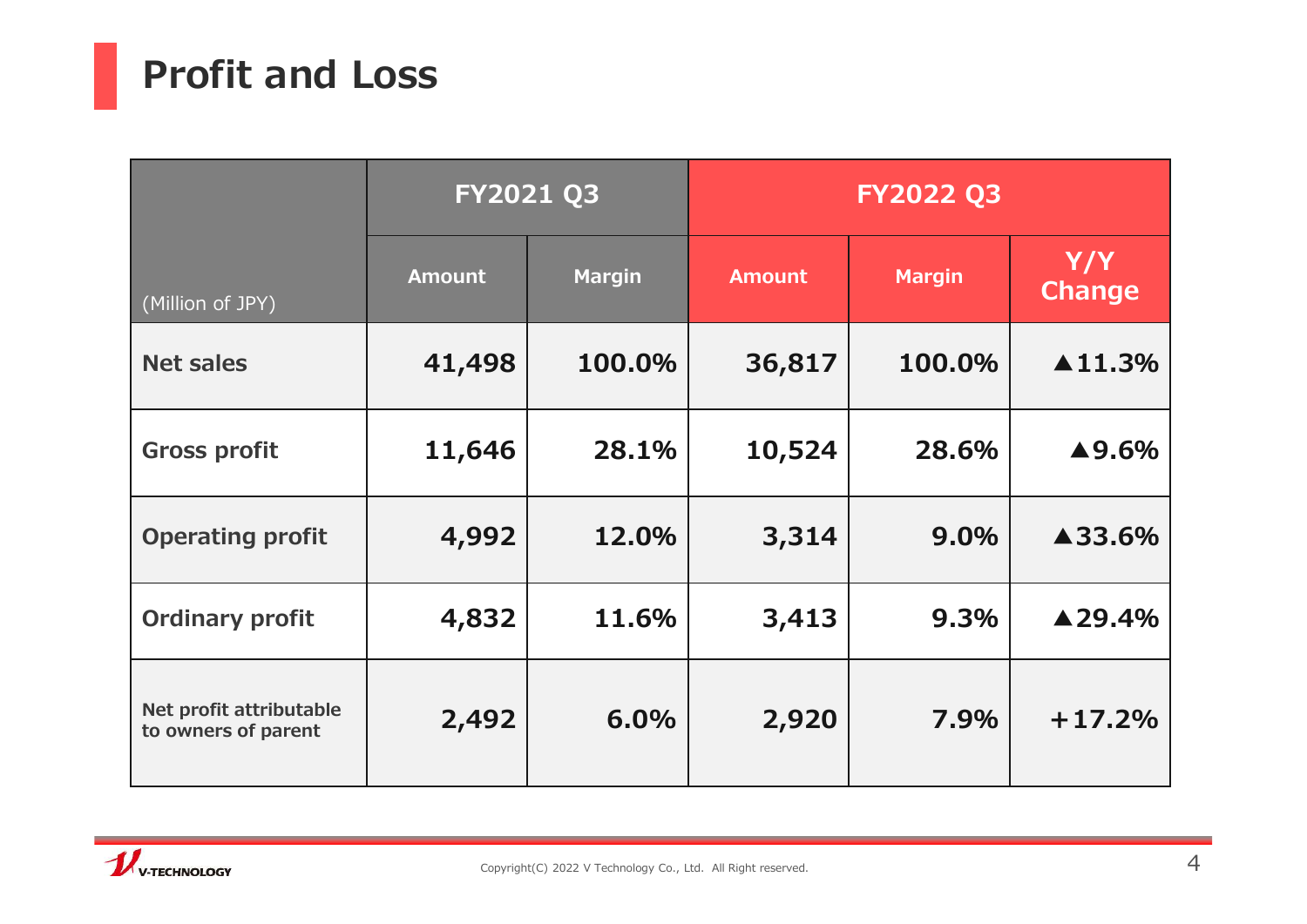# Profit and Loss(by business segments)

## ▶ Steady increase in semiconductor-related sales and profits

|                        |              |                  |                       |                       |                         | Steady increase in semiconductor-related sales and profits                                              |  |
|------------------------|--------------|------------------|-----------------------|-----------------------|-------------------------|---------------------------------------------------------------------------------------------------------|--|
| <b>Profit and loss</b> |              |                  | <b>FY21 Q3</b>        | <b>FY22 Q3</b>        |                         |                                                                                                         |  |
|                        |              |                  | <b>Amount</b>         | <b>Amount</b>         | Y/Y                     | <b>Information on segments</b>                                                                          |  |
|                        |              | <b>Net sales</b> | 1,441<br>$(3.5\%)$    | 5,373<br>$(14.6\%)$   | $\pm$<br>272.9%         | • Consists of NSS, Lithotec Japan (LTJ), OHT and<br>VTech's semiconductor and PCB businesses, etc.      |  |
|                        | <b>SEMI</b>  | Profit(loss▲)    | 66                    | 337                   | ÷.<br>410.6%            | Sales growth due to contribution from sales of<br>subsidiaries                                          |  |
|                        |              | Margin           | 4.6%                  | 6.3%                  | $+1.7%$                 | • Profit affected by change in product mix, etc.                                                        |  |
|                        |              | <b>Net sales</b> | 40,055<br>$(96.5\%)$  | 31,338<br>$(85.1\%)$  | ▲21.8%                  | Consists of FPD equipment business of V-Tech and<br>OHT, deposition mask business (VET), salvage (VSC), |  |
|                        | <b>FPD</b>   | Profit(loss▲)    | 5,047                 | 3,045                 | ▲39.7%                  | etc.<br>• Sales down YoY due to weak sales in China, but                                                |  |
|                        |              | <b>Margin</b>    | 12.6%                 | 9.7%                  | $\blacktriangle$ 2.9%   | expected to recover in Q4<br>• Profit down YoY due to sales decline, but expected to<br>recover in Q4   |  |
|                        |              | Net sales        | $\overline{2}$        | 106                   |                         |                                                                                                         |  |
|                        | <b>Other</b> | Profit(loss▲)    | $\triangle$ 120       | ▲68                   |                         | • Consists of OLED lighting business (Lumiotec), etc.                                                   |  |
|                        |              | Margin           |                       |                       |                         |                                                                                                         |  |
|                        |              | Net sales        | 41,498<br>$(100.0\%)$ | 36,817<br>$(100.0\%)$ | $\blacktriangle 11.3\%$ |                                                                                                         |  |
|                        | <b>Total</b> | Profit(loss▲)    | 4,992                 | 3,314                 | ▲33.6%                  |                                                                                                         |  |
|                        |              | <b>Margin</b>    | 991<br>$(3.5\%)$      | 3,635<br>$(13.4\%)$   | 266.8%                  |                                                                                                         |  |

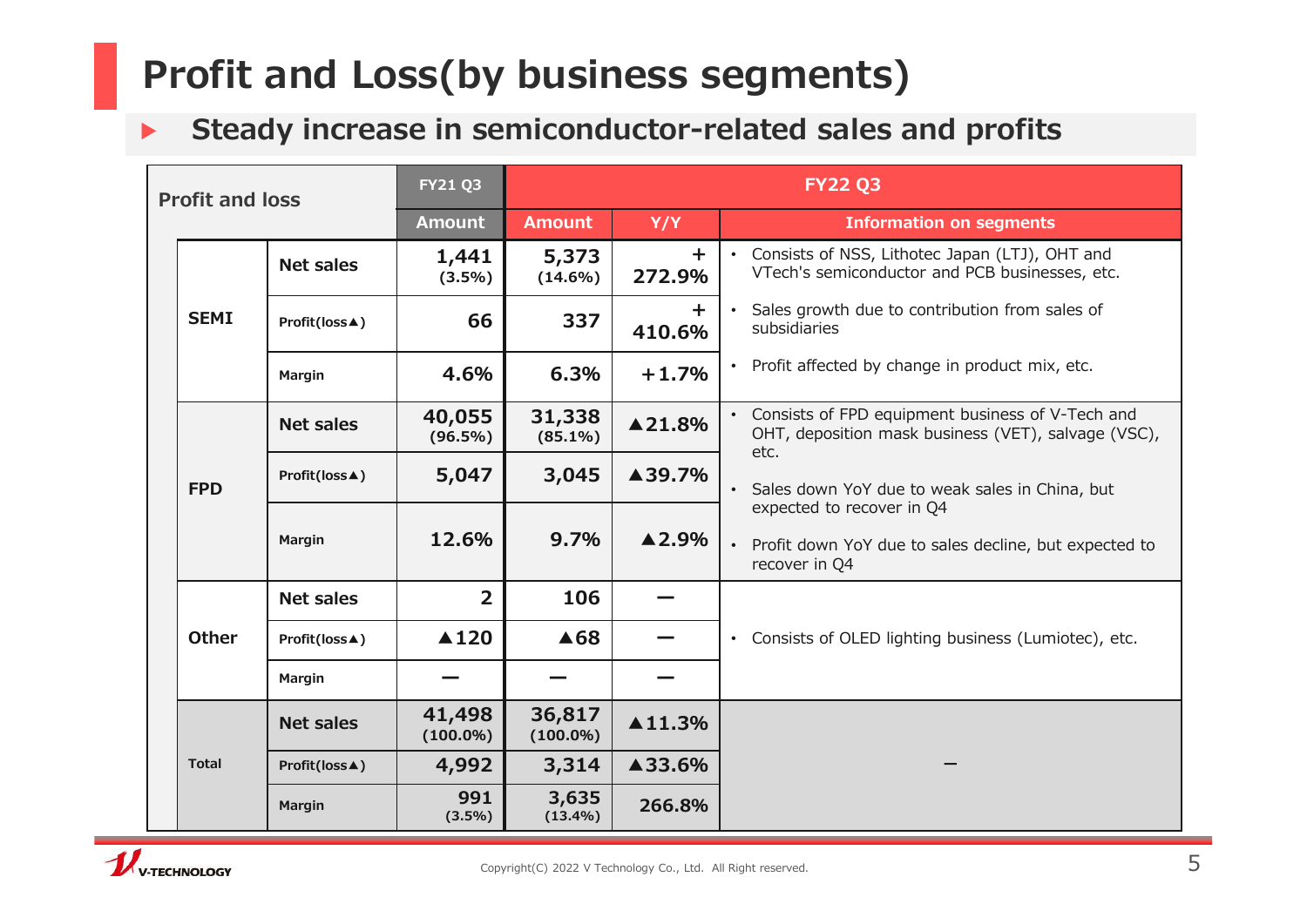# Sales by Countries



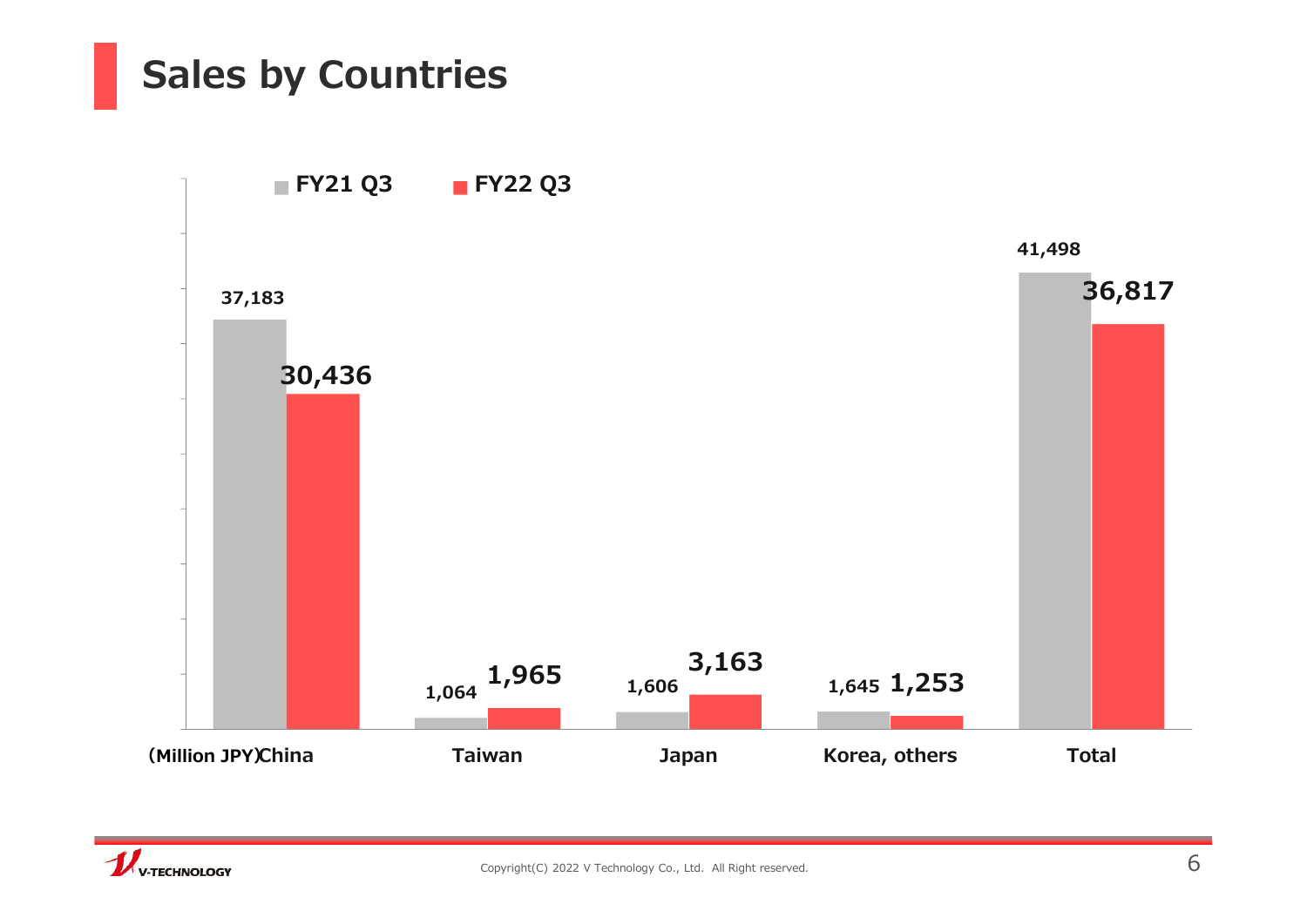## Transition of Quarterly Orders Received and Backlog



| Segments      | <b>Orders</b>    |                  | <b>Backlog</b> |                  |  |  |
|---------------|------------------|------------------|----------------|------------------|--|--|
| (Million/JPY) | <b>FY2021 Q3</b> | <b>FY2022 Q3</b> | FY2021 Q3      | <b>FY2022 Q3</b> |  |  |
| <b>FPD</b>    | 23,461           | 37,799           | 40,403         | 41,964           |  |  |
| <b>SEMI</b>   | 2,492            | 5,056            | 3,199          | 5,119            |  |  |

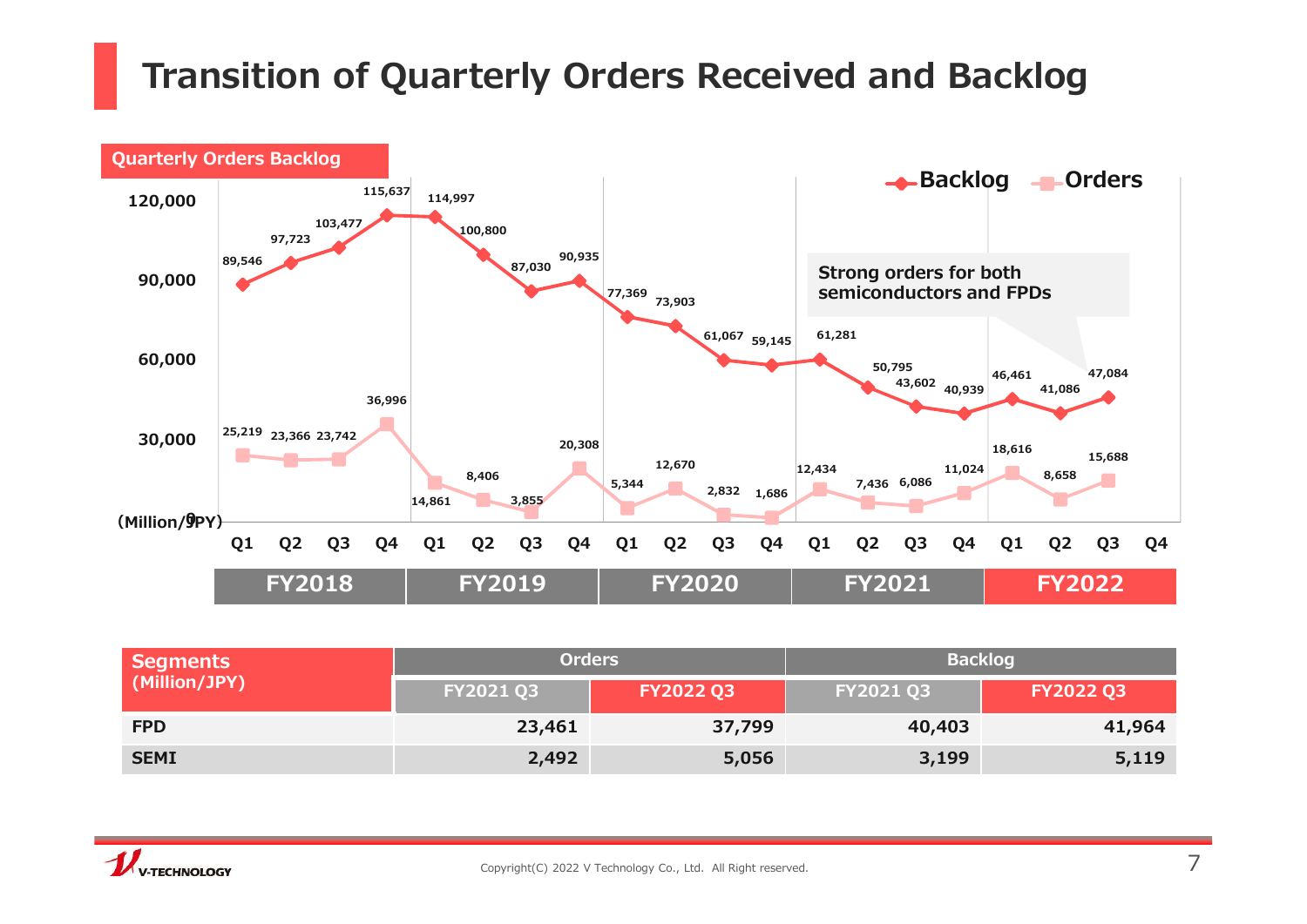## Transition of Quarterly Sales and Profit



Product mix Impact of changes, etc.

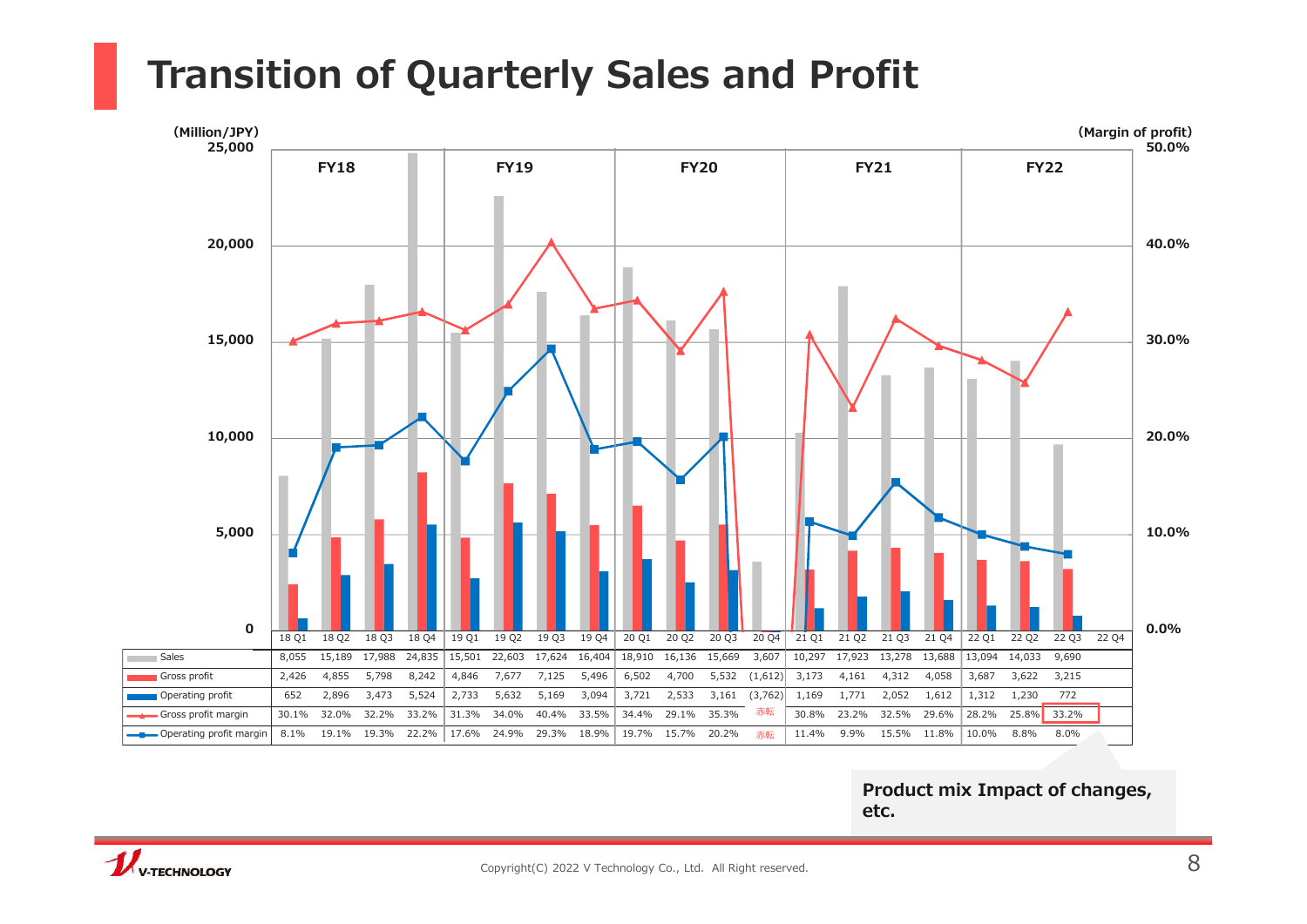## SG&A(Selling, general and administrative) Expenses



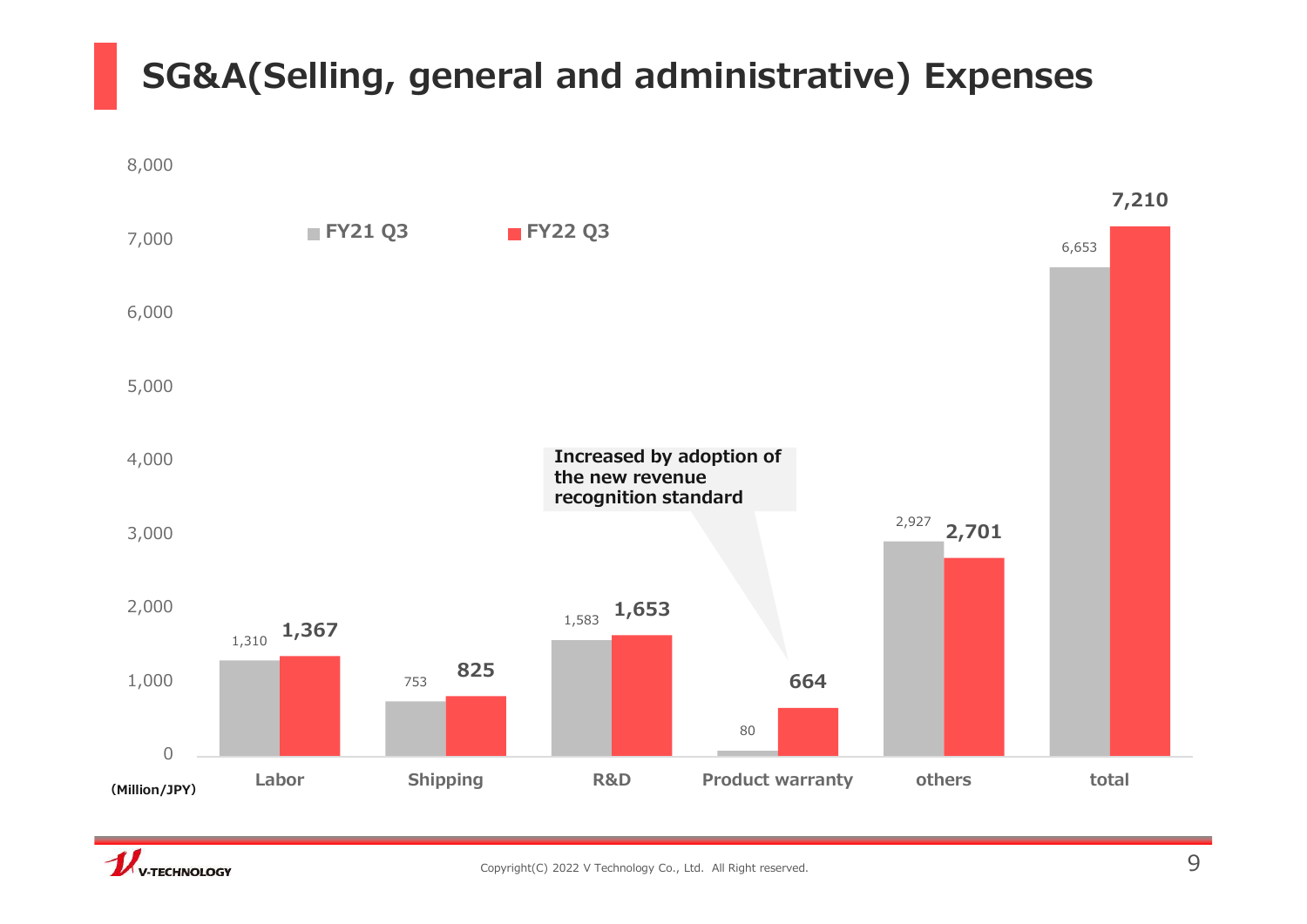## Analysis of differences in consolidated operating profit



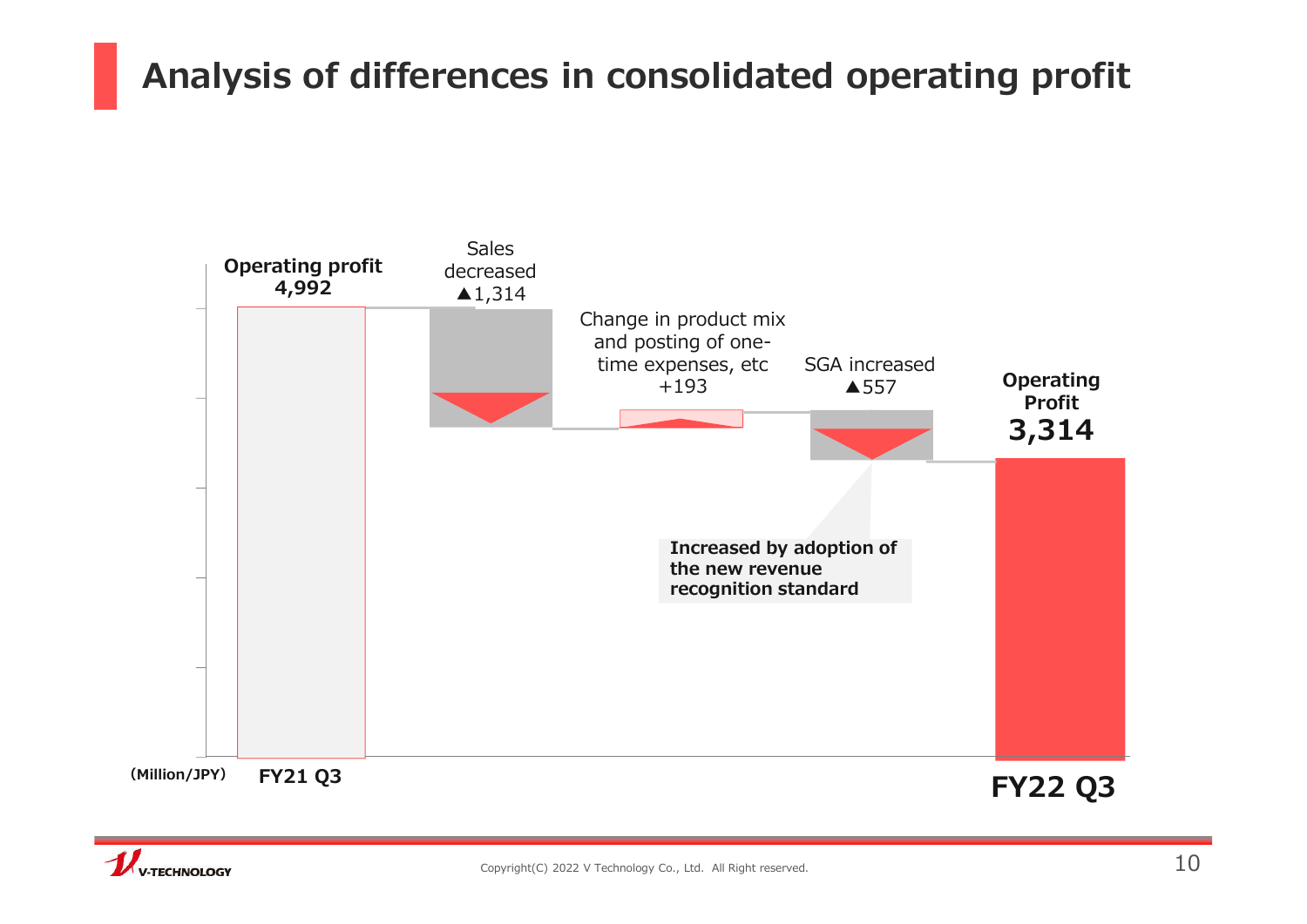## Transition of Consolidated Balance Sheets



#### Net assets and liabilities



**Net assets** 



Assets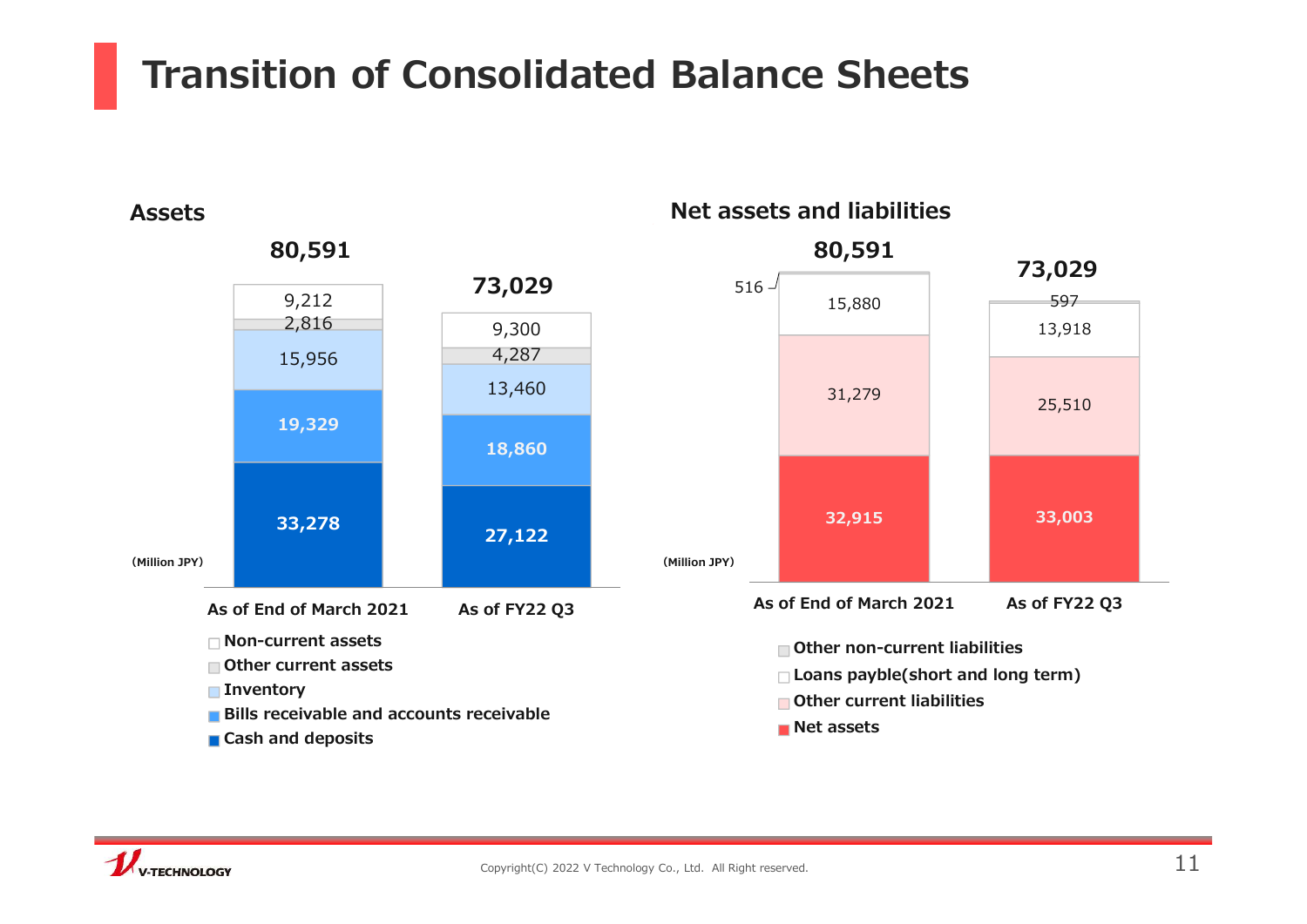# |Business Forecast

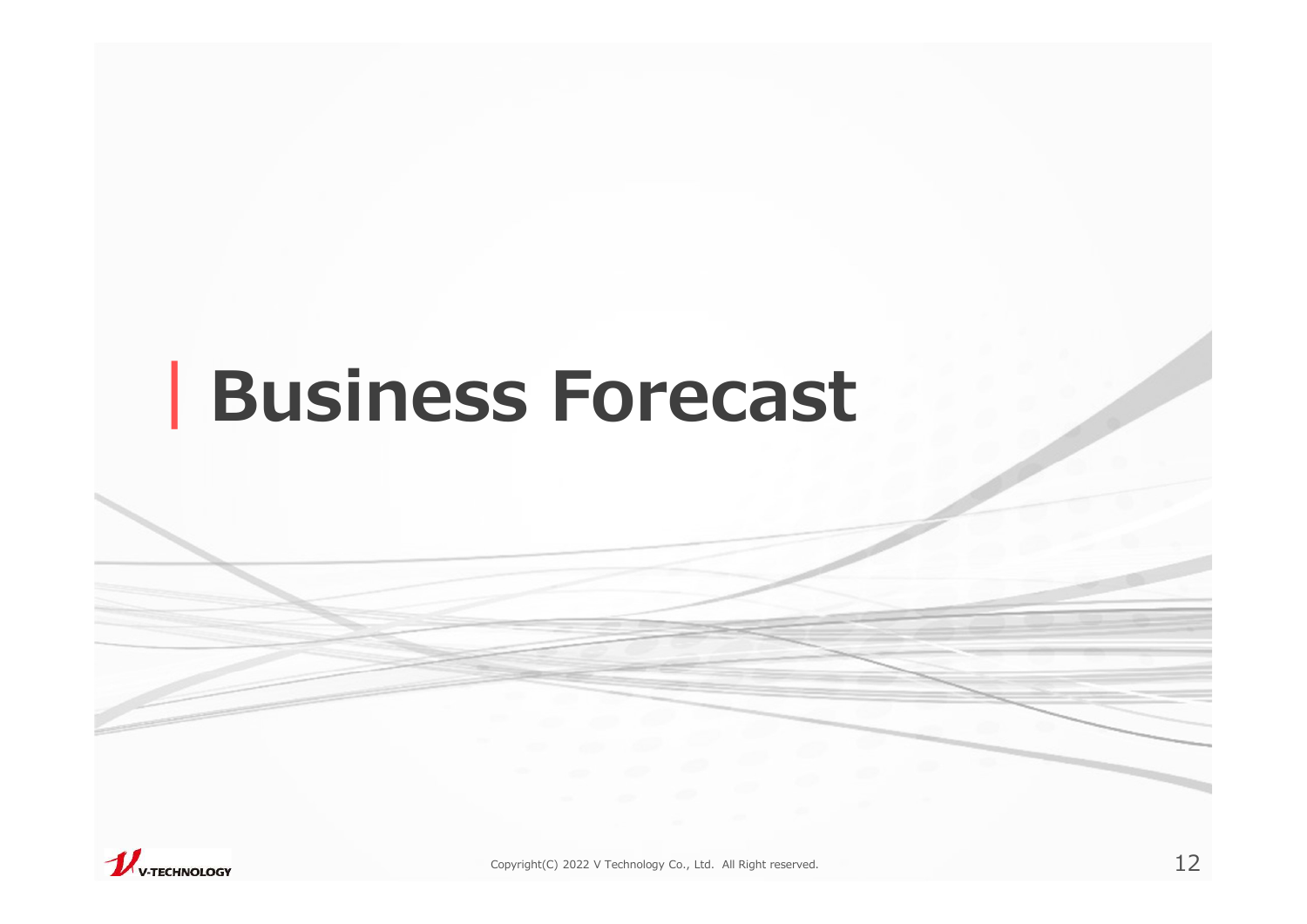# The earnings and dividend forecast of FY2022

### ▶ 2021年11月8日公表の業績予想からの修正無し

| The earnings and dividend forecast of FY2022   |                                          |               |                                |               |                                     |
|------------------------------------------------|------------------------------------------|---------------|--------------------------------|---------------|-------------------------------------|
| $\blacktriangleright$                          | 2021年11月8日公表の業績予想からの修正無し<br>FY21(Actual) |               | FY22(Forecast)                 |               | <b>New Forecast</b><br>vs. previous |
|                                                | <b>Amount</b><br>(Million JPY)           | <b>Margin</b> | <b>Amount</b><br>(Million JPY) | <b>Margin</b> | year<br>Percentage<br>change        |
| <b>Net sales</b>                               | 55,186                                   |               | 53,000                         |               | ▲4.0%                               |
| <b>Gross profit</b>                            | 6,604                                    | 12.0%         | 5,000                          | 9.4%          | ▲24.3%                              |
| <b>Ordinary profit</b>                         | 6,836                                    | 12.4%         | 4,900                          | 9.2%          | ▲28.3%                              |
| Net profit attributable<br>to owners of parent | 3,513                                    | 6.4%          | 3,750                          | 7.1%          | $+6.7%$                             |
| EPS(JPY)                                       | 363.41円                                  |               | 387.82円                        |               | $\sim$                              |
|                                                |                                          |               |                                |               |                                     |
| <b>Dividend</b><br>(forecast and actual, JPY)  | FY21(Actual)                             |               | <b>FY22</b>                    |               |                                     |
| $1st$ half                                     |                                          | 60円           | 60円(Actual)                    |               |                                     |
| 2 <sup>nd</sup> half                           |                                          | 60円           | 60円(Forecast)                  |               |                                     |
| <b>Total</b>                                   |                                          | 120円          | 120円(Forecast)                 |               |                                     |

| Net profit attributable<br>to owners of parent                                      | 3,513        | 6.4%    | 3,750          | 7.1%          | $+6.7%$ |    |
|-------------------------------------------------------------------------------------|--------------|---------|----------------|---------------|---------|----|
| EPS(JPY)                                                                            |              | 363.41円 |                | 387.82円       |         |    |
|                                                                                     |              |         |                |               |         |    |
| <b>Dividend</b><br>(forecast and actual, JPY)                                       | FY21(Actual) |         | <b>FY22</b>    |               |         |    |
| $1st$ half                                                                          |              | 60円     |                | 60円(Actual)   |         |    |
| $2nd$ half                                                                          |              | 60円     |                | 60円(Forecast) |         |    |
| <b>Total</b>                                                                        |              | 120円    | 120円(Forecast) |               |         |    |
| Copyright(C) 2022 V Technology Co., Ltd. All Right reserved.<br><b>V-TECHNOLOGY</b> |              |         |                |               |         | 13 |